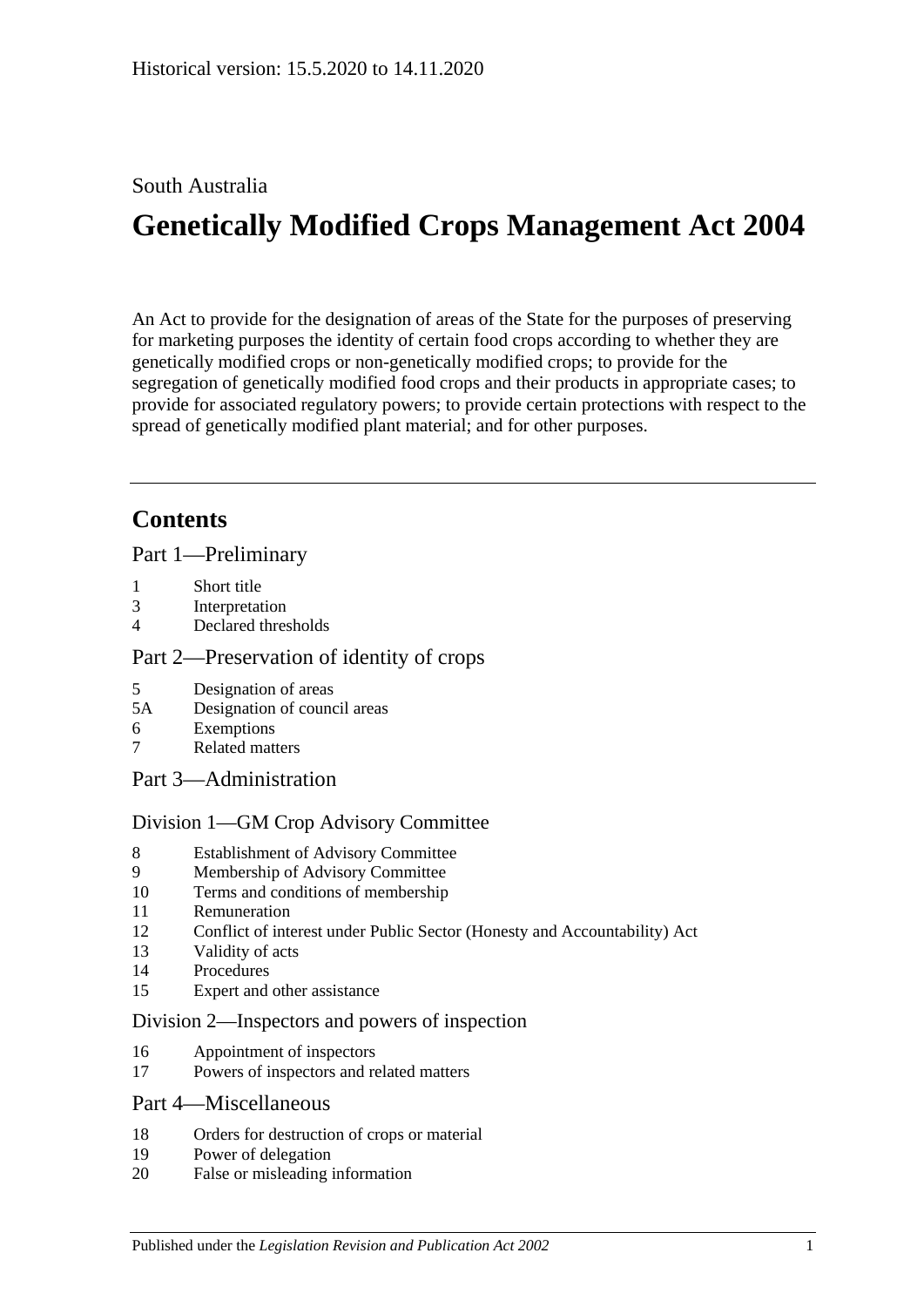**Genetically Modified Crops Management Act 2004—15.5.2020 to 14.11.2020** Contents

- 21 [Proceedings for offences](#page-11-2)
- 22 [Offences by bodies corporate](#page-11-3)
- 23 [Continuing offence](#page-12-0)
- 24 [Orders on conviction for an offence](#page-12-1)
- 25 [Evidentiary provision](#page-13-0)
- 26 [Immunity from liability](#page-13-1)
- 27 [Special protection from liability for the spread of genetically modified plant material](#page-13-2)
- 28 [Regulations](#page-14-0)
- 29 [Review of Act](#page-15-0)

#### [Schedule 1—Transitional provisions](#page-15-1)

- 1 [Interim controls](#page-15-2)
- 2 [Crops established before commencement of Act](#page-15-3)
- 3 [Other provisions](#page-16-0)

[Legislative history](#page-17-0)

### <span id="page-1-0"></span>**The Parliament of South Australia enacts as follows:**

# **Part 1—Preliminary**

### <span id="page-1-1"></span>**1—Short title**

This Act may be cited as the *Genetically Modified Crops Management Act 2004*.

#### <span id="page-1-2"></span>**3—Interpretation**

(1) In this Act, unless the contrary intention appears—

*Advisory Committee* means the GM Crop Advisory Committee established under [Part](#page-7-1)  [3 Division 1;](#page-7-1)

*cultivate*, in relation to a genetically modified food crop, includes—

- (a) to breed, germinate, propagate, grow, raise, culture, harvest or collect plants, or plant material, for, or as part of, that crop;
- (b) to spread, disseminate, deal with or dispose of any plant or plant material that has formed part of that crop;
- (c) to undertake any other activity brought within the ambit of this definition by the regulations,

but does not include—

- (d) to use a product derived from a crop as feed in prescribed circumstances; or
- (e) any other activity excluded from the ambit of this definition by the regulations;

*deal with*, in relation to a crop, GMO or other material, has a meaning that corresponds to deal with a GMO under the *[Gene Technology Act](http://www.legislation.sa.gov.au/index.aspx?action=legref&type=act&legtitle=Gene%20Technology%20Act%202001) 2001*;

*Department* means the department of the Minister to whom the administration of this Act has been committed;

*designated area* means an area designated by regulation under [section](#page-3-2) 5;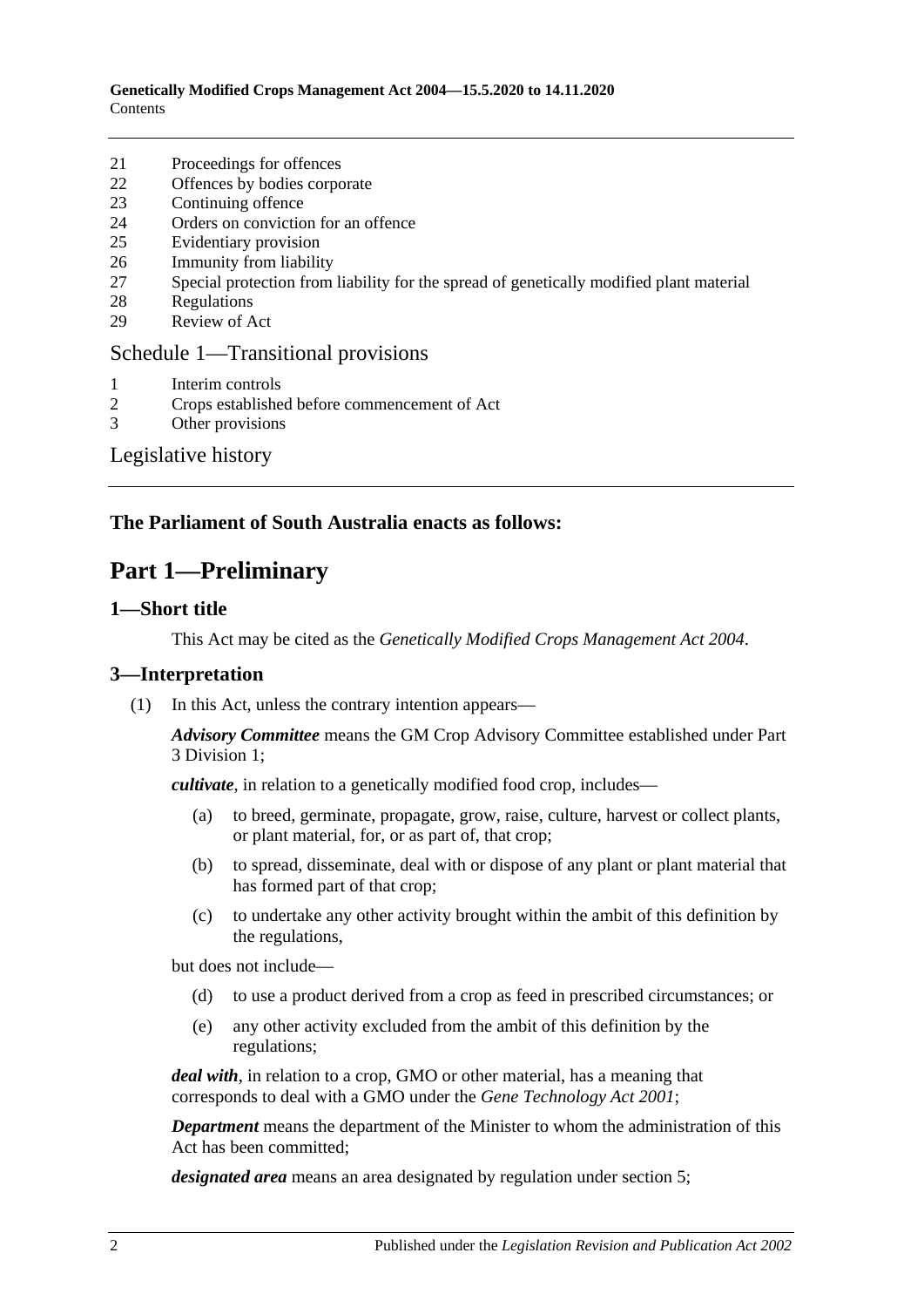*exemption notice* means an exemption notice under [section](#page-6-0) 6;

*food crop* means a crop which, or any part or product of which, may be used—

- (a) for human consumption; or
- (b) for livestock consumption,

whether or not after processing (and including as an ingredient for human consumption or livestock consumption);

*genetically modified food crop* means a food crop that consists of or includes plants—

- (a) that are genetically modified organisms; or
- (b) that are derived or produced from genetically modified organisms; or
- (c) that have inherited from other plants particular traits that occurred in those other plants because of gene technology;

*genetically modified organism* or *GMO* means a genetically modified organism within the meaning of the *[Gene Technology Act](http://www.legislation.sa.gov.au/index.aspx?action=legref&type=act&legtitle=Gene%20Technology%20Act%202001) 2001*;

*gene technology* has the same meaning as in the *[Gene Technology Act](http://www.legislation.sa.gov.au/index.aspx?action=legref&type=act&legtitle=Gene%20Technology%20Act%202001) 2001*;

*GMO licence* has the same meaning as in the *[Gene Technology Act](http://www.legislation.sa.gov.au/index.aspx?action=legref&type=act&legtitle=Gene%20Technology%20Act%202001) 2001*;

*GM related material* means any material, product or thing derived from, or used in connection with, a genetically modified food crop;

*inspector* means a person appointed to be an inspector under [Part 3 Division 2;](#page-9-1)

*livestock* means any animal which, or any part or product of which, may be used for human consumption, whether or not after processing (and including as an ingredient of food for human consumption);

*occupier*, in relation to land, includes a licensee and the holder of any right at law to use the land, but does not include a mortgagee in possession unless the mortgagee assumes active management of the land;

*owner* of land means—

- (a) if the land is unalienated from the Crown—the Crown; or
- (b) if the land is alienated from the Crown by grant in fee simple—the owner (at law or in equity) of the estate in fee simple; or
- (c) if the land is held from the Crown by lease or licence—the lessee or licensee; or
- (d) if the land is held from the Crown under an agreement to purchase—the person who has the right to purchase;

*plant* includes the seed or any part of a plant whether living or dead and whether attached to a plant or not.

- (2) For the purposes of this Act, a person will be taken to cultivate a genetically modified food crop for the purposes of an experiment if (and only if)—
	- (a) the person is only undertaking the cultivation of the crop on a controlled and limited scale; and
	- (b) the purpose of the cultivation is—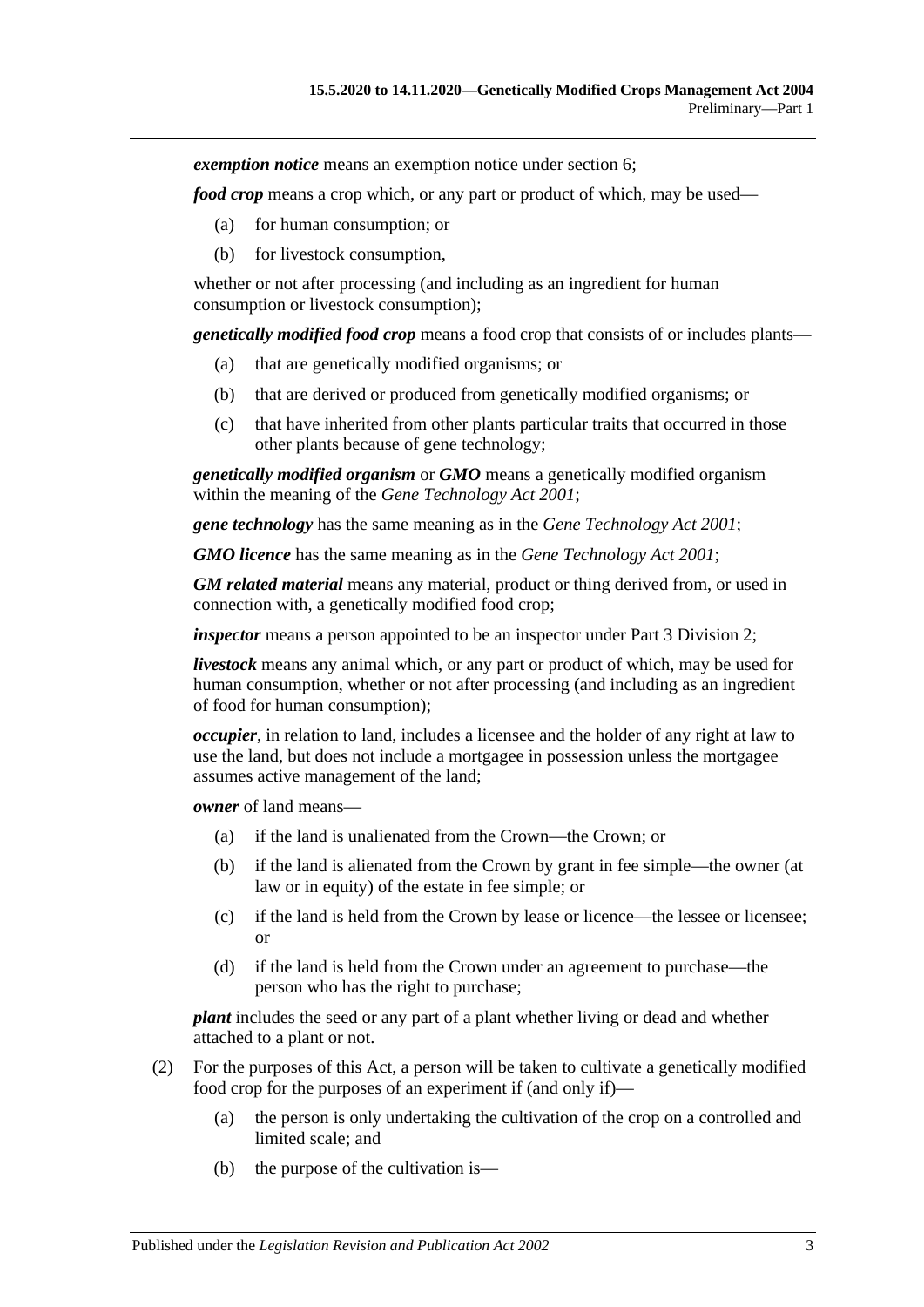- (i) to assess the crop's merit; or
- (ii) to develop or assess practices associated with the management of the crop or the protection of the environment; and
- (c) the crop, after cultivation, is not to be harvested for sale.

### <span id="page-3-3"></span><span id="page-3-0"></span>**4—Declared thresholds**

- (1) The Minister may, by notice published in the Gazette, declare a threshold relating to the presence of GMO in crops.
- $(2)$  If—
	- (a) a declaration is made under subsection (1) in relation to the presence of a particular GMO in a particular class of crop; and
	- (b) a crop of that class that is a food crop has that GMO present but the amount or level of the GMO does not exceed the declared threshold,

then the presence of that GMO may be disregarded for the purposes of determining whether the food crop is a genetically modified food crop for the purposes of this Act.

- (3) A declaration under [subsection](#page-3-3) (1)—
	- (a) may be of general or limited application; and
	- (b) may make different provision according to the circumstances to which it is expressed to apply.
- (4) The Minister may, by further notice published in the Gazette, vary or revoke a declaration under [subsection](#page-3-3) (1).

# <span id="page-3-1"></span>**Part 2—Preservation of identity of crops**

### <span id="page-3-4"></span><span id="page-3-2"></span>**5—Designation of areas**

- <span id="page-3-6"></span>(1) The Governor may, by regulation—
	- (a) designate an area of the State as an area in which—
		- (i) genetically modified food crops of a specified class must not be cultivated; or
		- (ii) no genetically modified food crops may be cultivated;
	- (b) designate an area of the State as an area in which a genetically modified food crop must not be cultivated unless it is a genetically modified food crop of a specified class;
	- (c) designate an area of the State as the only part of the State in which genetically modified food crops of a specified class may be cultivated.
- <span id="page-3-7"></span><span id="page-3-5"></span>(2) The Governor must not make a regulation under [subsection](#page-3-4) (1) except on the recommendation of the Minister.
- <span id="page-3-8"></span>(3) The Minister must not make a recommendation under [subsection](#page-3-5) (2) unless—
	- (a) the Minister has undertaken a public consultation process that satisfies the following requirements: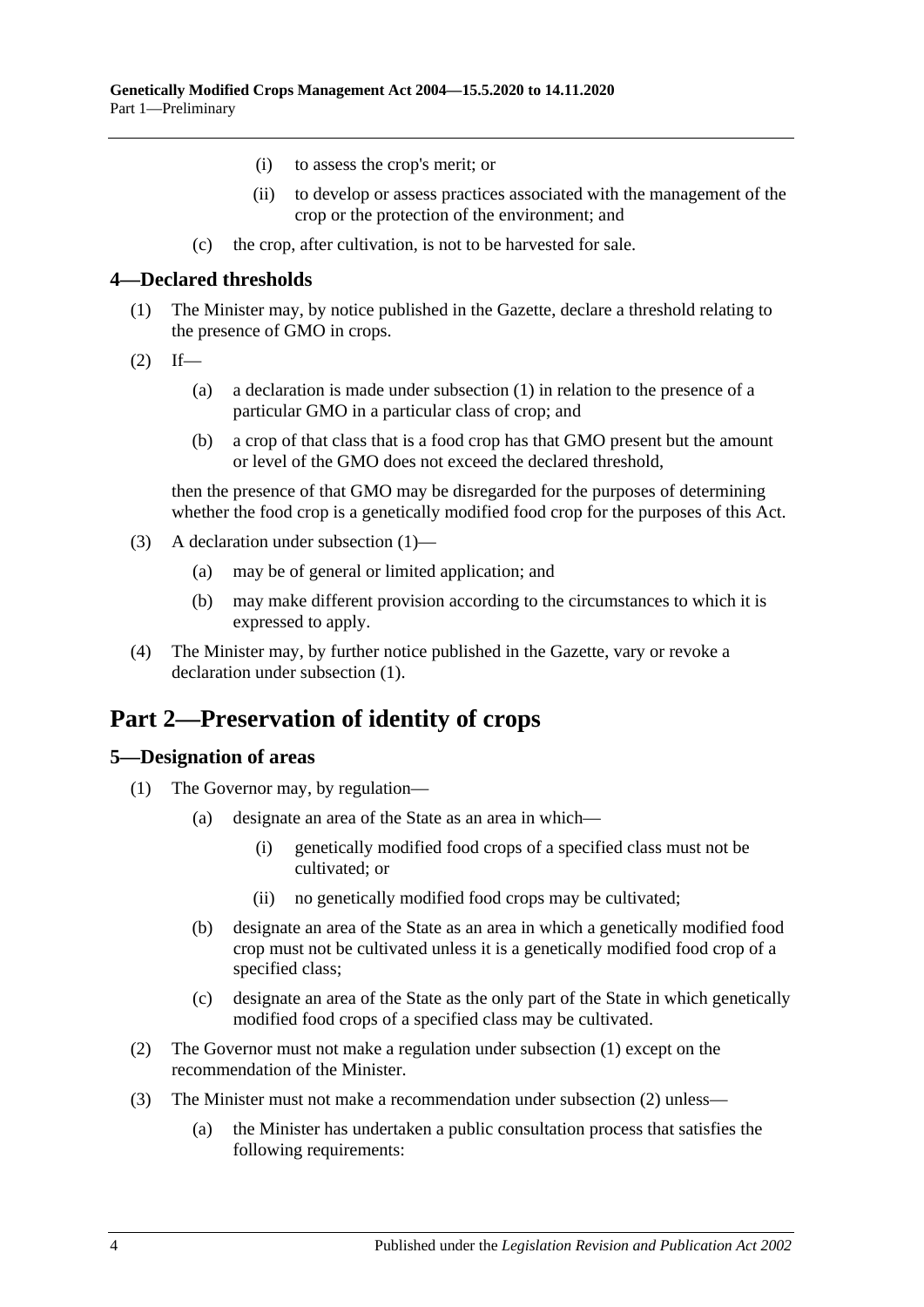- (i) the process must provide for public notice to be given in relation to the proposal to recommend the making of a regulation under [subsection](#page-3-4) (1); and
- (ii) the process must allow interested persons to make representations in writing to the Minister over a period of at least 6 weeks specified in the notice; and
- (iii) the process must provide for at least 1 public meeting to be held in an area to be affected by the proposal during the period specified in the notice; and
- (b) the Minister is satisfied that the regulation should be made for marketing purposes.
- <span id="page-4-1"></span>(4) If the Governor has designated an area under [subsection](#page-3-6) (1)(b) or [\(c\),](#page-3-7) the entitlement of a person to cultivate a genetically modified food crop within the area (as provided by the relevant regulation) is subject to the requirement that the cultivation must be within the ambit of a declaration of the Minister made under [subsection](#page-4-0) (5) for the purposes of this subsection (and cultivation must not occur unless or until this requirement is satisfied).
- <span id="page-4-2"></span><span id="page-4-0"></span>(5) For the purposes of [subsection](#page-4-1) (4), the Minister may in relation to a specified class of genetically modified food crop, by notice published in the Gazette, make a declaration under this subsection if the Minister is satisfied that—
	- (a) appropriate and effective systems have been developed to ensure the segregation of any genetically modified food crop of that class, or of any GM related material, from other crops, materials, products or things in order to preserve the identity of those other crops, materials, products or things; and
	- (b) persons involved in the cultivation of a genetically modified food crop of that class, or in any process associated with such a crop or with any GM related material, can reasonably be expected to comply with the systems contemplated under [paragraph](#page-4-2) (a); and
	- (c) an assessment has been undertaken of the likely impact (if any) that the cultivation of crops of that class within the relevant designated area will have on relevant markets (including markets for other forms of crops, materials, products or things) and that, in the circumstances, it is reasonable for cultivation of crops of that class to proceed in that designated area.
- <span id="page-4-3"></span>(6) The Minister may, by subsequent notice published in the Gazette, vary or revoke a declaration under [subsection](#page-4-0) (5).
- (7) The Minister may, in a notice under [subsection](#page-4-3) (6) or by subsequent notice in the Gazette, make any provision of a saving or transitional nature.
- (8) The Minister must, before making a recommendation or declaration under this section, consult with the Advisory Committee and take into account any advice provided by the Advisory Committee in relation to the matter.
- (9) As soon as practicable after publishing a notice under this section, the Minister should cause a copy of the notice to be published—
	- (a) in a newspaper circulating generally throughout the State; and
	- (b) on the Department's website.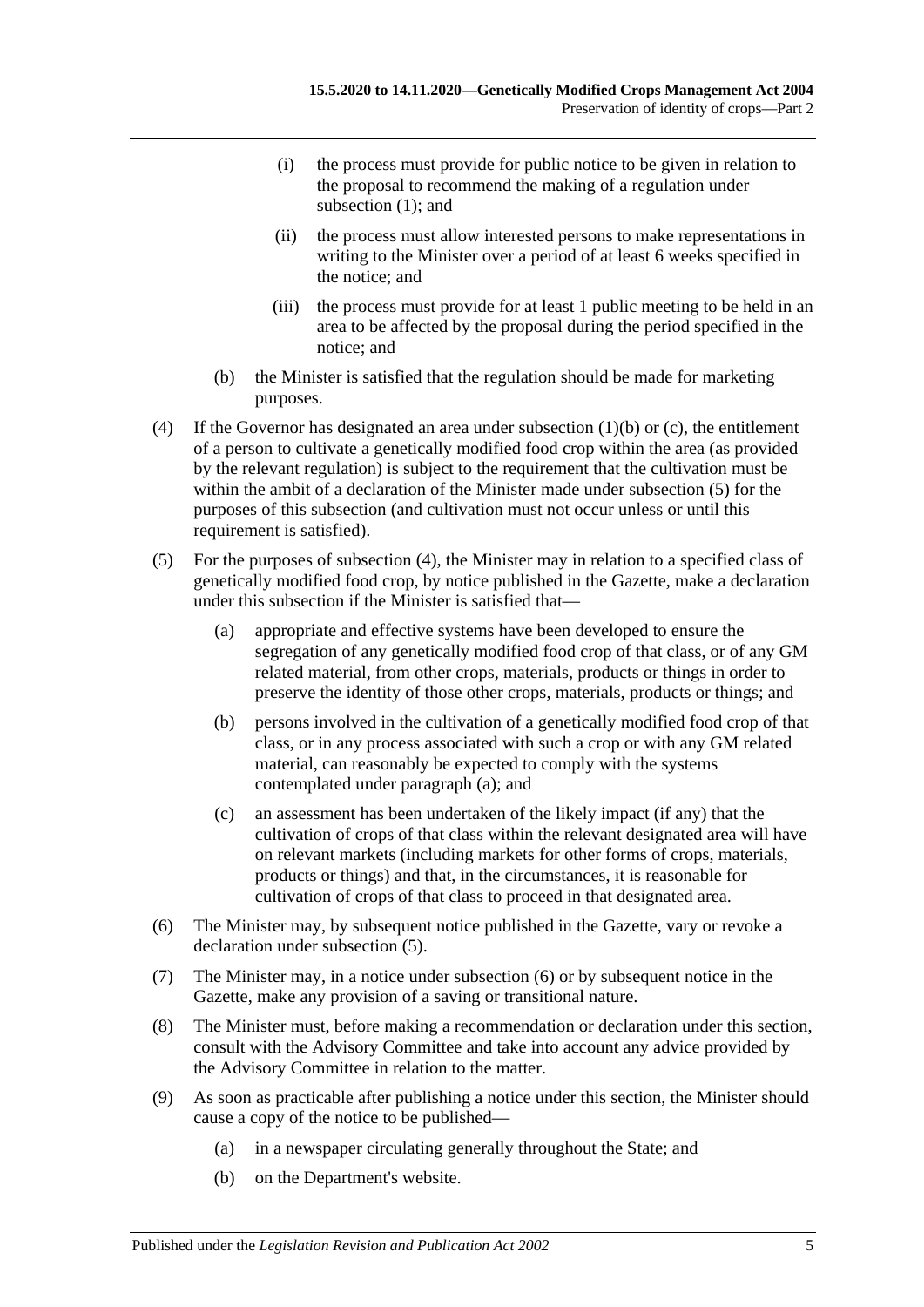- (10) The Governor may, by regulation, designate criteria that the Advisory Committee must take into account for the purposes of giving advice to the Minister under this section.
- <span id="page-5-1"></span>(11) The Governor may, by regulation (whether or not in conjunction with a regulation under [subsection](#page-3-4) (1)), prescribe requirements that must be complied with if a person is involved in the cultivation of a genetically modified food crop or in any process associated with any such crop or with any GM related material.
- (12) A person is guilty of an offence if—
	- (a) the person cultivates a crop in contravention of [subsection](#page-3-4) (1) or [\(4\);](#page-4-1) or
	- (b) the person contravenes, or fails to comply with, a requirement under [subsection](#page-5-1)  $(11)$ .

Maximum penalty: \$200 000.

### <span id="page-5-2"></span><span id="page-5-0"></span>**5A—Designation of council areas**

- (1) The Minister may, on application by a council established under the *[Local](http://www.legislation.sa.gov.au/index.aspx?action=legref&type=act&legtitle=Local%20Government%20Act%201999)  [Government Act](http://www.legislation.sa.gov.au/index.aspx?action=legref&type=act&legtitle=Local%20Government%20Act%201999) 1999*, by notice published in the Gazette, designate the area of the council as an area in which no genetically modified food crops may be cultivated.
- (2) Before making an application under [subsection](#page-5-2) (1), a council must consult with its community, including persons engaged in primary production activities and food processing or manufacturing activities in the area of the council.
- (3) Before publishing a notice under [subsection](#page-5-2) (1), the Minister must consult with the Advisory Committee and take into account any advice provided by the Advisory Committee in relation to the matter.
- (4) A notice under [subsection](#page-5-2) (1)—
	- (a) must be published before the commencement day (and a notice published on or after the commencement day is void and of no effect); and
	- (b) takes effect from the commencement day.
- (5) The Minister may, by further notice in the Gazette, revoke a notice under [subsection](#page-5-2) (1) on application by the council whose area the notice relates to.
- (6) A notice under this section may include any provision of a saving or transitional nature.
- (7) The Minister may vary a notice under this section in order to correct a minor error or remedy a defect.
- (8) A person is guilty of an offence if the person cultivates a crop in contravention of a notice under [subsection](#page-5-2) (1).

Maximum penalty: \$200 000.

- (9) In relation to a part of the State that is not within the area of a council, a reference in this section to—
	- (a) a council established under the *[Local Government Act](http://www.legislation.sa.gov.au/index.aspx?action=legref&type=act&legtitle=Local%20Government%20Act%201999) 1999* will be taken to be a reference to the Outback Communities Authority established under the *[Outback Communities \(Administration and Management\) Act](http://www.legislation.sa.gov.au/index.aspx?action=legref&type=act&legtitle=Outback%20Communities%20(Administration%20and%20Management)%20Act%202009) 2009*; and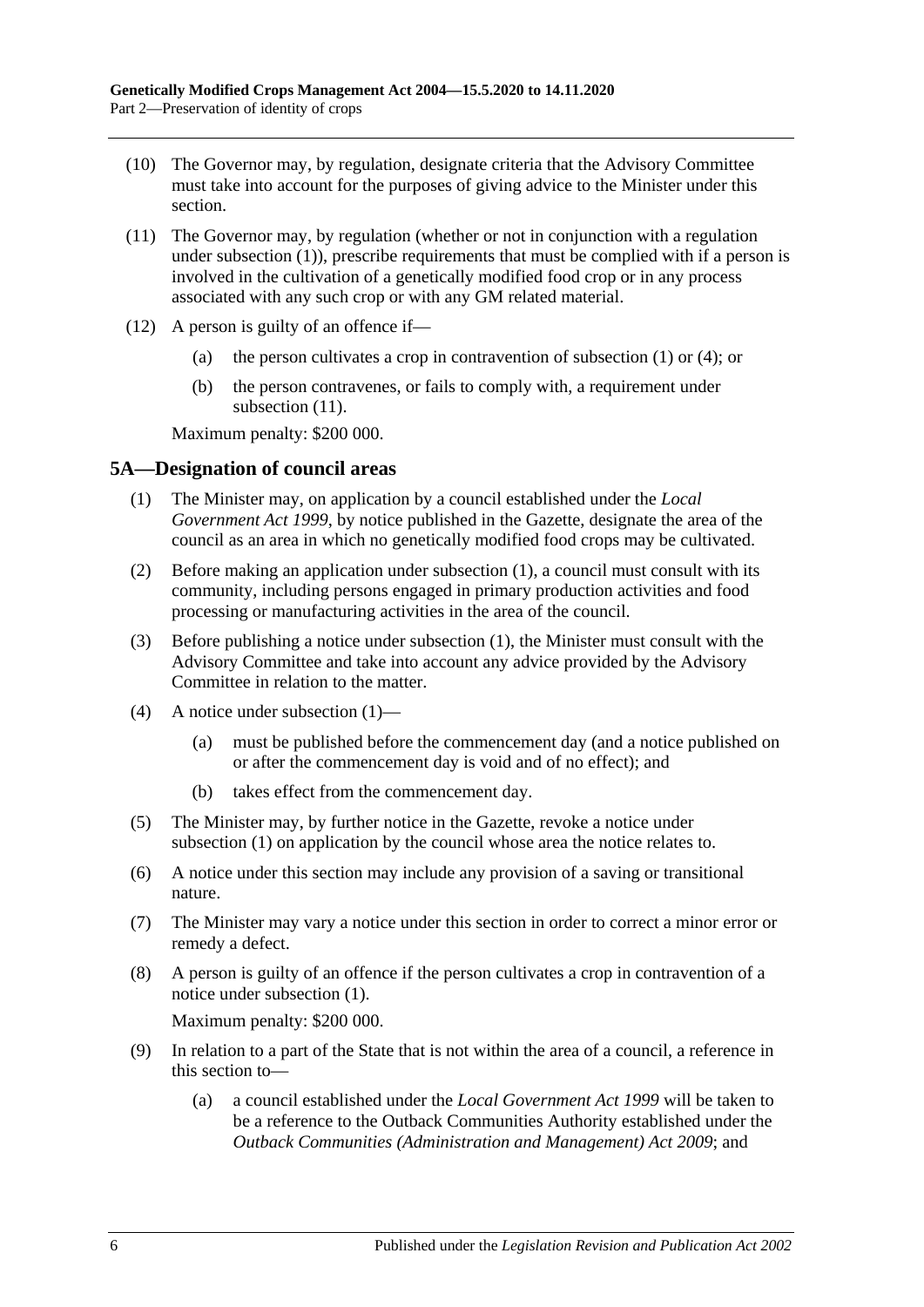- (b) the area of a council will be taken to be a reference to the outback (within the meaning of the *[Outback Communities \(Administration and Management\)](http://www.legislation.sa.gov.au/index.aspx?action=legref&type=act&legtitle=Outback%20Communities%20(Administration%20and%20Management)%20Act%202009)  Act [2009](http://www.legislation.sa.gov.au/index.aspx?action=legref&type=act&legtitle=Outback%20Communities%20(Administration%20and%20Management)%20Act%202009)*).
- (10) In this section—

*commencement day* means the day on which section 5 of the *[Genetically Modified](http://www.legislation.sa.gov.au/index.aspx?action=legref&type=act&legtitle=Genetically%20Modified%20Crops%20Management%20(Designated%20Area)%20Amendment%20Act%202020)  [Crops Management \(Designated Area\) Amendment Act](http://www.legislation.sa.gov.au/index.aspx?action=legref&type=act&legtitle=Genetically%20Modified%20Crops%20Management%20(Designated%20Area)%20Amendment%20Act%202020) 2020* comes into operation.

### <span id="page-6-0"></span>**6—Exemptions**

- (1) The Minister may, by notice published in the Gazette (an *exemption notice*), confer exemptions from the operation of [section](#page-3-2) 5.
- <span id="page-6-3"></span><span id="page-6-2"></span>(2) However, the Minister must not confer an exemption unless—
	- (a) the purpose of the exemption is to allow a specified person—
		- (i) to cultivate a genetically modified food crop on a limited scale under, and in accordance with, a GMO licence authorising the release of the relevant GMO into the environment for the purposes of an experiment; or
		- (ii) to cultivate a genetically modified food crop on a limited and contained basis at a specified place or places; or
		- (iii) to cultivate a genetically modified food crop on the basis that all dealings with the crop will be undertaken by the same person (or by a person or person acting on behalf of the same person) under a *closed loop system* that includes processes and procedures designed to ensure the segregation of the crop, and of any GM related material, from other crops, materials, products or things in order to preserve the identity of those other crops, materials, products or things; and
	- (b) the Minister is satisfied that it is reasonable that the exemption be granted after taking into account market requirements.
- (3) The Minister must, before granting an exemption under [subsection](#page-6-2) (2)(a)(ii) or [\(iii\),](#page-6-3) consult with the Advisory Committee and take into account any advice provided by the Advisory Committee in relation to the matter.
- (4) An exemption may be granted by the Minister on such conditions as the Minister thinks fit.
- (5) The Minister may, by further notice published in the Gazette—
	- (a) vary or revoke an exemption; or
	- (b) vary or revoke a condition of an exemption.
- (6) A person is guilty of an offence if the person contravenes, or fails to comply with, a condition of an exemption under this section. Maximum penalty: \$200 000.

## <span id="page-6-1"></span>**7—Related matters**

- (1) The Minister may, before taking any action under this Part—
	- (a) seek advice or submissions from any person or body;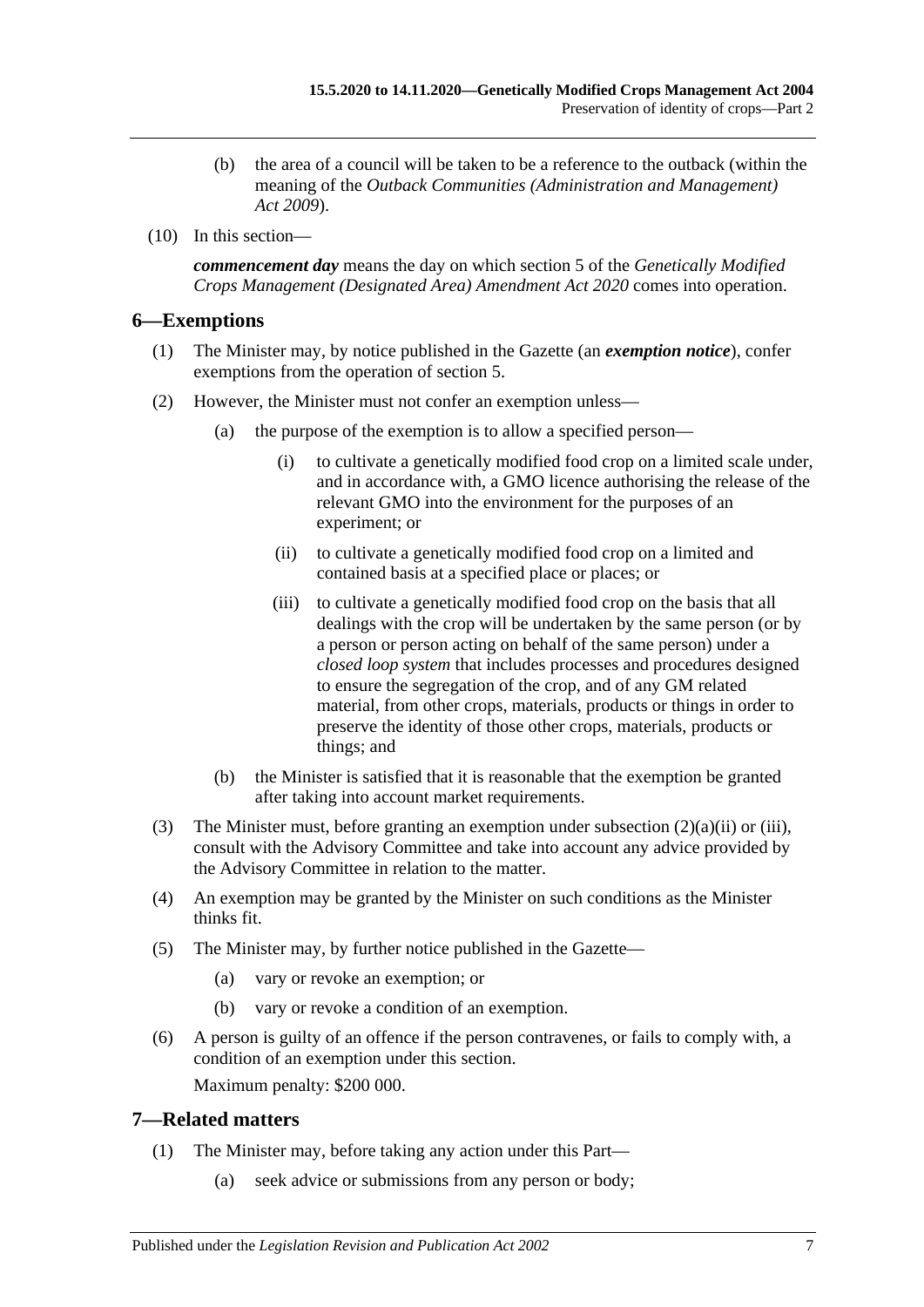- (b) take such other action or initiate such other investigations as the Minister thinks fit.
- <span id="page-7-4"></span>(2) The regulations may prescribe fees or charges in relation to the assessment of applications, proposals or submissions furnished or made to the Minister with respect to the taking of any action (whether by the Governor or the Minister) under this Part.
- (3) A regulation under [subsection](#page-7-4) (2) may—
	- (a) prescribe differential fees or charges;
	- (b) provide for fees or charges to be determined according to prescribed factors, or according to the determination of the Minister.
- (4) The Minister may require that any application, proposal or submission made for the purposes of this Part be made in a manner and form determined by the Minister.

# <span id="page-7-0"></span>**Part 3—Administration**

# <span id="page-7-1"></span>**Division 1—GM Crop Advisory Committee**

### <span id="page-7-2"></span>**8—Establishment of Advisory Committee**

- (1) The *GM Crop Advisory Committee* is established.
- (2) The Advisory Committee has the functions assigned to the Advisory Committee by this Act or the Minister.

### <span id="page-7-3"></span>**9—Membership of Advisory Committee**

- (1) The Advisory Committee consists of between 9 and 11 members appointed by the Minister of whom—
	- (a) at least 1 must have appropriate knowledge of, and experience in dealing with, issues surrounding the provision of seeds and propagating material within the primary production sector; and
	- (b) at least 1 must have appropriate knowledge of, and experience in, the production of crops generally; and
	- (c) at least 1 must have a particular interest in the production of crops that are GM-free; and
	- (d) at least 1 must have appropriate knowledge of, and experience in, the handling, transportation, storage and delivery of crops and associated products; and
	- (e) at least 1 must have appropriate knowledge of, and experience in, the marketing of crops and associated products; and
	- (f) 1 must be a person who is engaged in the administration of this Act; and
	- (g) 1 must be a person who is directly involved in exporting, wholesaling or retailing food or food products.
- (1a) The Minister will appoint a member of the Advisory Committee to be the presiding member of the committee.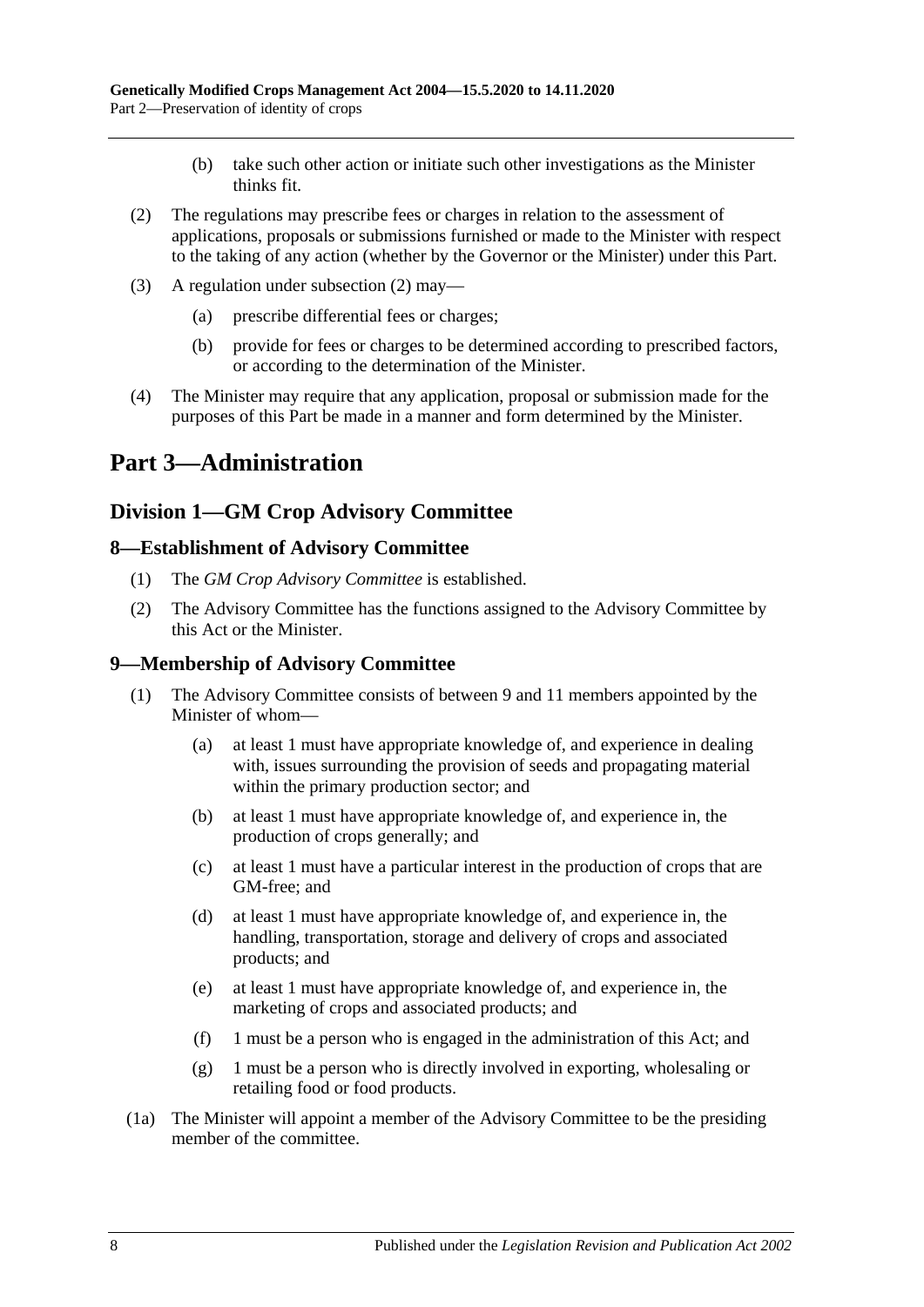(2) At least 2 members of the Advisory Committee must be women and at least 2 members must be men.

### <span id="page-8-0"></span>**10—Terms and conditions of membership**

- (1) A member of the Advisory Committee will be appointed on conditions determined by the Minister for a term, not exceeding 3 years, specified in the instrument of appointment and, at the expiration of a term of appointment, is eligible for reappointment.
- (2) The Minister may appoint a suitable person to be the deputy of a member of the Advisory Committee and the deputy may act as a member of the Advisory Committee during any period of absence of the member.
- <span id="page-8-5"></span>(3) The Minister may remove a member of the Advisory Committee from office—
	- (a) for breach of, or non-compliance with, a condition of appointment; or
	- (b) for misconduct; or
	- (c) for failure or incapacity to carry out official duties satisfactorily.
- (4) The office of a member of the Advisory Committee becomes vacant if the member—
	- (a) dies; or
	- (b) completes a term of office and is not reappointed; or
	- (c) resigns by written notice to the Minister; or
	- (d) is removed from office under [subsection](#page-8-5) (3).

### <span id="page-8-1"></span>**11—Remuneration**

A member of the Advisory Committee is entitled to remuneration, allowances and expenses determined by the Minister.

### <span id="page-8-2"></span>**12—Conflict of interest under Public Sector (Honesty and Accountability) Act**

A member of the Advisory Committee will not be taken to have a direct or indirect interest in a matter for the purposes of the *[Public Sector \(Honesty and Accountability\)](http://www.legislation.sa.gov.au/index.aspx?action=legref&type=act&legtitle=Public%20Sector%20(Honesty%20and%20Accountability)%20Act%201995)  Act [1995](http://www.legislation.sa.gov.au/index.aspx?action=legref&type=act&legtitle=Public%20Sector%20(Honesty%20and%20Accountability)%20Act%201995)* by reason only of the fact that the member has an interest in a matter that is shared in common with the public or persons engaged in or associated with the industry in which the member works generally, or a substantial section of the public or such persons.

### <span id="page-8-3"></span>**13—Validity of acts**

An act or proceeding of the Advisory Committee is not invalid by reason only of a vacancy in its membership or a defect in the appointment of a member.

### <span id="page-8-4"></span>**14—Procedures**

- (1) A quorum of the Advisory Committee consists of 6 members.
- (2) If the presiding member of the Advisory Committee is absent from a meeting of the Advisory Committee, a member chosen by the members present at the meeting will preside.
- (3) A decision carried by a majority of the votes cast by the members present at a meeting of the Advisory Committee is a decision of the Advisory Committee.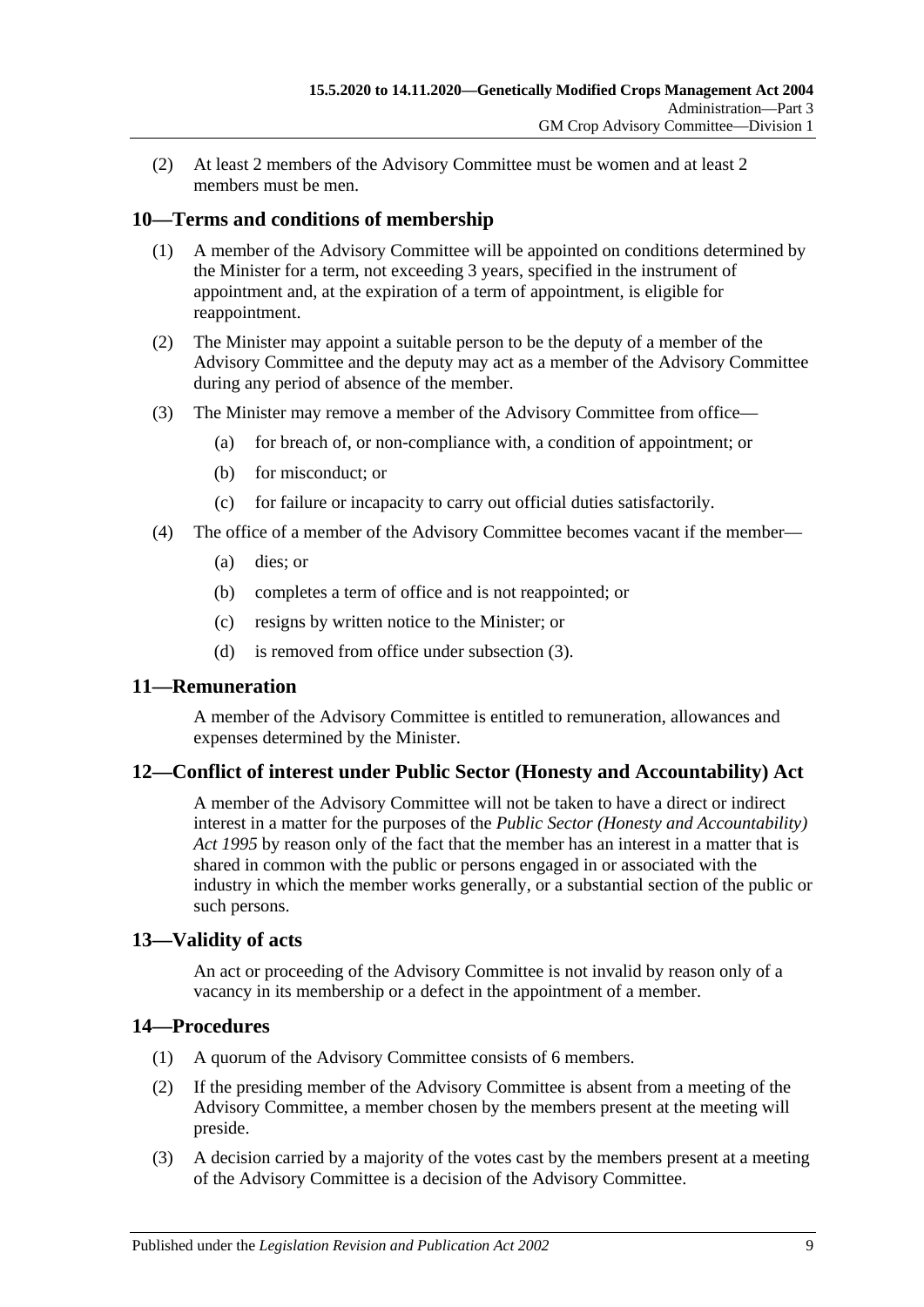- (4) Each member present at a meeting of the Advisory Committee has 1 vote on any question arising for decision and, if the votes are equal, the member presiding at the meeting may exercise a casting vote.
- (5) A conference by telephone or other electronic means between the members of the Advisory Committee will, for the purposes of this section, be taken to be a meeting of the Advisory Committee at which the participating members are present if—
	- (a) notice of the conference is given to all members in the manner determined by the Advisory Committee for the purpose; and
	- (b) each participating member is capable of communicating with every other participating member during the conference.
- (6) A proposed resolution of the Advisory Committee becomes a valid decision of the Advisory Committee despite the fact that it is not voted on at a meeting of the Advisory Committee if—
	- (a) notice of the proposed resolution is given to all members of the Advisory Committee in accordance with procedures determined by the Advisory Committee; and
	- (b) a majority of the members express concurrence in the proposed resolution by letter, telegram, telex, facsimile transmission or other written communication setting out the terms of the resolution.
- (7) The Advisory Committee must have accurate minutes kept of its meetings.
- (8) Subject to this Act, the Advisory Committee may determine its own procedures.

### <span id="page-9-0"></span>**15—Expert and other assistance**

The Advisory Committee may, in connection with the performance of its functions—

- (a) engage experts or consultants;
- (b) seek advice or submissions from any person or body;
- (c) undertake inquiries or initiate investigations;
- (d) inform itself of any matter in any other manner, as it thinks fit.

## <span id="page-9-1"></span>**Division 2—Inspectors and powers of inspection**

### <span id="page-9-2"></span>**16—Appointment of inspectors**

- (1) The Minister may appoint persons to be inspectors for the purposes of this Act.
- (2) An appointment may be made subject to conditions or limitations specified in the instrument of appointment.
- (3) An inspector must be issued with an identity card containing a recent photograph of the inspector.
- (4) An inspector must carry his or her identity card at all times when exercising or performing powers or functions as an inspector.
- (5) The Minister may vary or revoke an appointment at any time.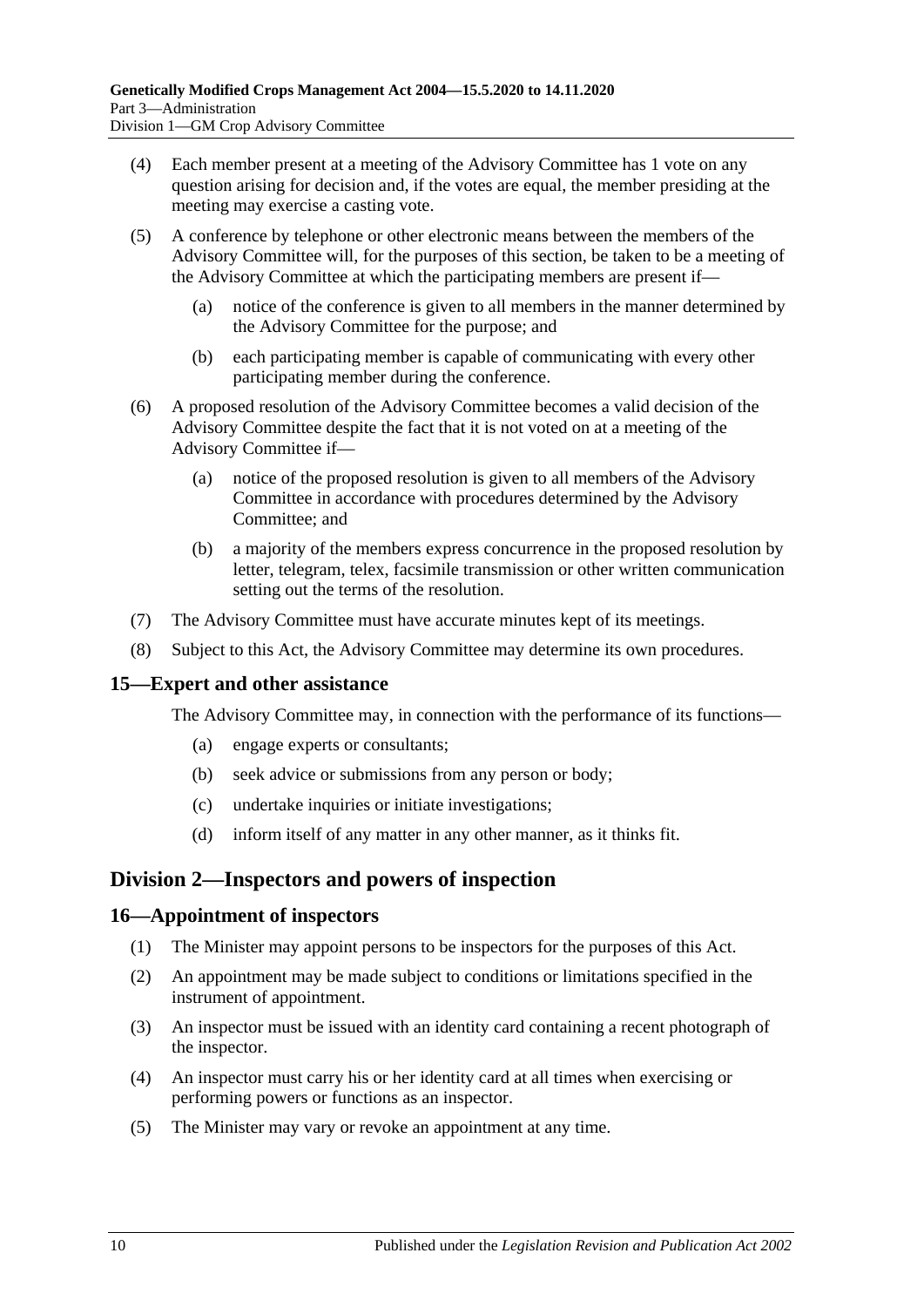### <span id="page-10-3"></span><span id="page-10-0"></span>**17—Powers of inspectors and related matters**

- (1) This Act is to be read as if Part 11 Divisions 3 to 5 (inclusive) and 7 to 11 (inclusive) of the *[Gene Technology Act](http://www.legislation.sa.gov.au/index.aspx?action=legref&type=act&legtitle=Gene%20Technology%20Act%202001) 2001* were incorporated into this Act, subject to any modifications, additions or exclusions prescribed by regulation, together with any definitions contained in the *[Gene Technology Act](http://www.legislation.sa.gov.au/index.aspx?action=legref&type=act&legtitle=Gene%20Technology%20Act%202001) 2001* of terms used in those provisions.
- (2) Without limiting [subsection](#page-10-3) (1), the grounds on which an inspector may enter any premises will be taken to include to determine whether there is an actual or potential risk to a market from the presence of a crop, GMO or GM related material on the premises.

# <span id="page-10-1"></span>**Part 4—Miscellaneous**

### <span id="page-10-2"></span>**18—Orders for destruction of crops or material**

- (1) The Minister may, by instrument in writing—
	- (a) order the destruction of a crop if the Minister is satisfied that the crop has been cultivated or dealt with in contravention of this Act;
	- (b) order the destruction of any GM related material if the Minister is satisfied that the material has been produced, used or dealt with in contravention of this Act, or is associated with any crop that has been cultivated or dealt with in contravention of this Act.
- <span id="page-10-4"></span>(2) For the purpose of giving effect to an order under this section, an inspector may, by force of this section—
	- (a) enter the land on which any crop or GM related material is situated and, if necessary, enter premises on the land; and
	- (b) seize any crop or GM related material; and
	- (c) destroy any crop or GM related material, either on the land or elsewhere.
- (3) However, before an inspector takes action to seize or destroy a crop or GM related material under [subsection](#page-10-4) (2), the inspector must ensure that an owner or occupier of the land has been given a reasonable opportunity to take action to remove or destroy the crop or GM related material in response to the particular order.
- (4) The reasonable costs and expenses incurred by an inspector or the Department in taking action under this section may be recovered by the Minister as a debt from the person who has acted in contravention of this Act.
- <span id="page-10-5"></span> $(5)$  If—
	- (a) a person suffers loss or damage as a result of the exercise of powers under this section in relation to a crop or any GM related material; and
	- (b) proceedings for an offence against this Act involving the relevant crop or material have not been commenced within 12 months after the exercise of powers under this section, or such proceedings are commenced within that time but those proceedings are subsequently discontinued or the defendant is acquitted,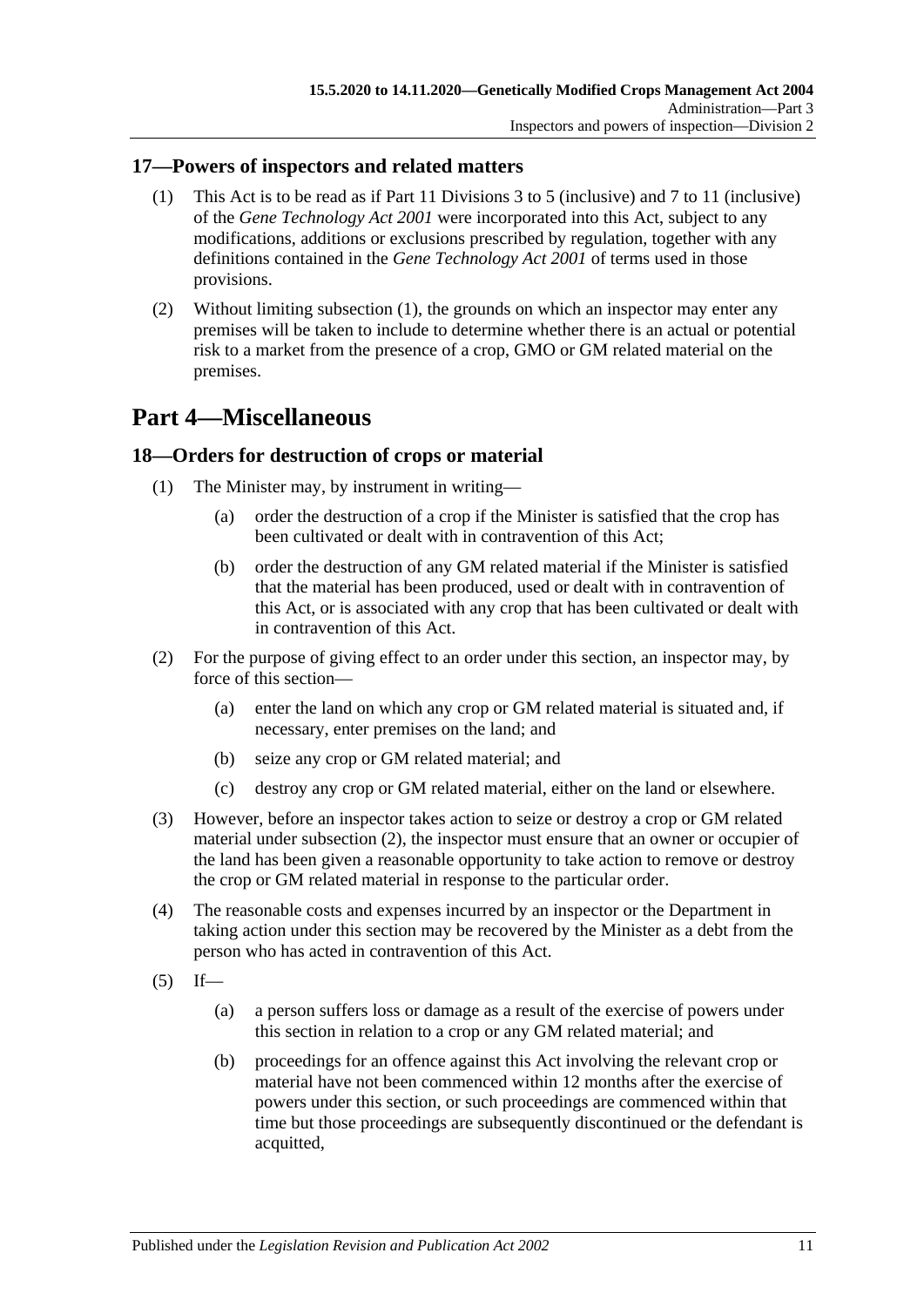then the person who has suffered the loss or damage is entitled to reasonable compensation (payable by the Crown) for that loss or damage.

(6) An amount payable under [subsection](#page-10-5) (5) (if any) may be recovered by the person as a debt from the Crown in a court of competent jurisdiction.

### <span id="page-11-0"></span>**19—Power of delegation**

- (1) The Minister may delegate to a body or person (including a person for the time being holding or acting in a specified office or position) a function or power of the Minister under this Act.
- (2) A delegation under this section—
	- (a) must be by instrument in writing; and
	- (b) may be absolute or conditional; and
	- (c) does not derogate from the ability of the Minister to act in any matter; and
	- (d) is revocable at will.
- (3) A function or power delegated under this section may, if the instrument of delegation so provides, be further delegated.

### <span id="page-11-1"></span>**20—False or misleading information**

A person who furnishes information to the Minister or the Advisory Committee for the purposes of this Act that is false or misleading in a material particular is guilty of an offence.

Maximum penalty: \$10 000.

### <span id="page-11-2"></span>**21—Proceedings for offences**

- (1) Proceedings for an offence against this Act may only be commenced by—
	- (a) the Minister; or
	- (b) the Chief Executive of the Department; or
	- (c) an inspector; or
	- (d) a person acting with the authorisation in writing of the Minister.
- (2) An apparently genuine document purporting to be under the hand of the Minister and to authorise the commencement of proceedings under this Act must be accepted in legal proceedings, in the absence of proof to the contrary, as proof of the authorisation.

### <span id="page-11-3"></span>**22—Offences by bodies corporate**

(1) If a body corporate is guilty of an offence against this Act (other than an offence against [section](#page-11-1) 20 or an offence against the regulations), each member of the governing body, and the manager, of the body corporate are guilty of an offence and liable to the same penalty as is prescribed for the principal offence unless the member or the manager (as the case may be) proves that he or she could not by the exercise of due diligence have prevented the commission of the offence.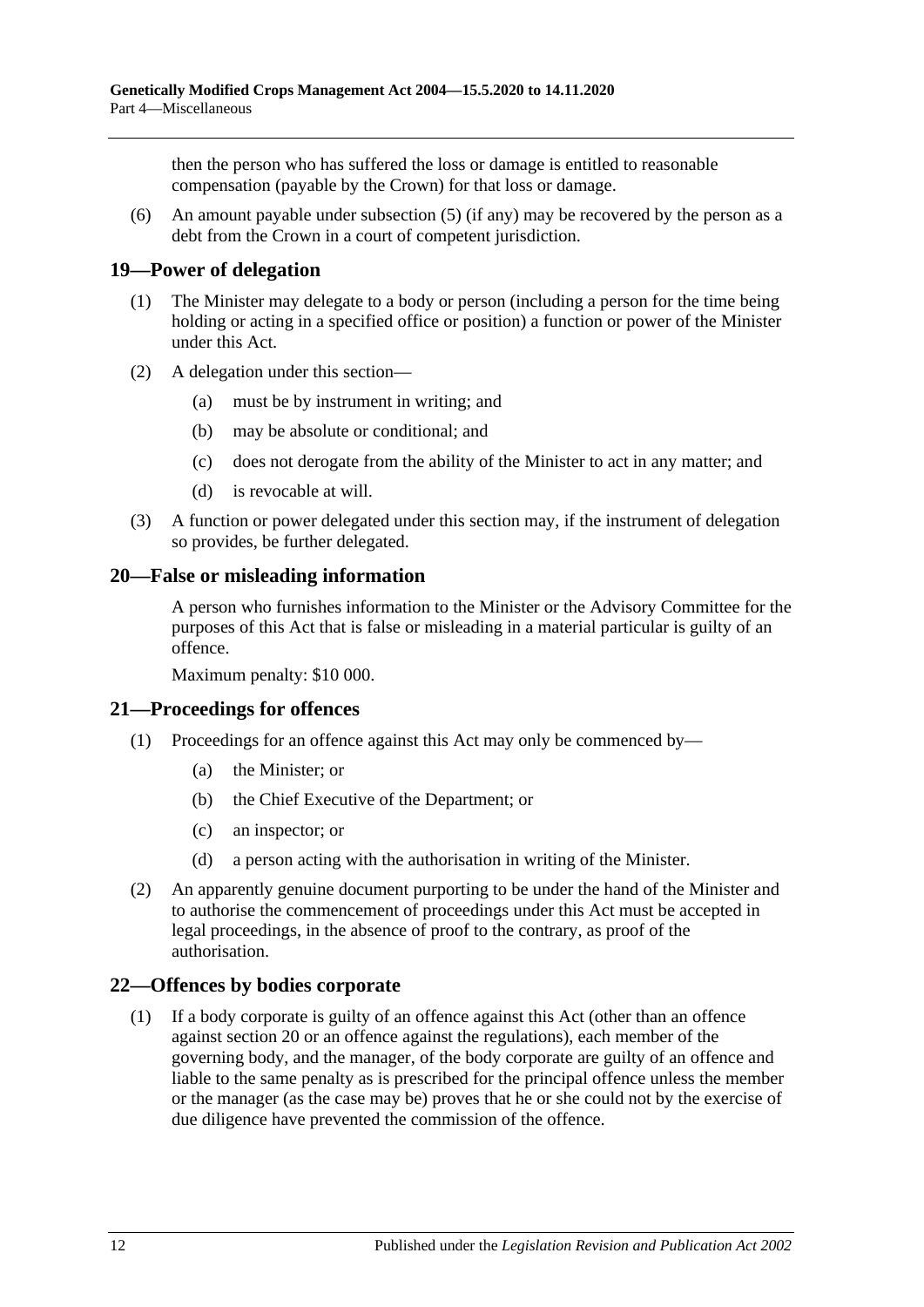- (2) A person may be prosecuted and convicted of an offence under this section whether or not the body corporate has been prosecuted or convicted of the offence committed by the body corporate.
- (3) The regulations may make provision in relation to the criminal liability of a member of the governing body, or the manager, of a body corporate that is guilty of an offence against the regulations.

## <span id="page-12-0"></span>**23—Continuing offence**

- (1) A person convicted of an offence against a provision of this Act in respect of a continuing act or omission—
	- (a) is liable, in addition to the penalty otherwise applicable to the offence, to a penalty for each day during which the act or omission continued of not more than one-tenth of the maximum penalty prescribed for that offence; and
	- (b) is, if the act or omission continues after the conviction, guilty of a further offence against the provision and liable, in addition to the penalty otherwise applicable to the further offence, to a penalty for each day during which the act or omission continued after the conviction of not more than one-tenth of the maximum penalty prescribed for the offence.
- (2) If an offence consists of an omission to do something that is required to be done, the omission will be taken to continue for as long as the thing required to be done remains undone after the end of the period for compliance with the requirement.

### <span id="page-12-1"></span>**24—Orders on conviction for an offence**

- <span id="page-12-2"></span>(1) If a person is convicted of an offence against this Act, the court by which the conviction is recorded may, in addition to any penalty that it may impose, do one or more of the following:
	- (a) order the person to take specified action to make good any contravention or default on which the conviction is based in a manner, and within a period, specified by the court (including an order that the person destroy any crop that has been found to have been cultivated in contravention of this Act, or that the person deal with or destroy any GM related material);
	- (b) order the person to pay to the Crown an amount determined by the court to be equal to a fair assessment of any financial benefit that the person, or an associate of the person, has gained, or can reasonably be expected to gain, as a result of the commission of the offence;
	- (c) order the person to pay to any person who has suffered loss or damage as a result of any contravention or default on which the conviction is based, or who has incurred costs or expenses as a result of any such contravention or default, compensation for the loss or damage or an amount for or towards those costs or expenses.
- (2) For the purposes of [subsection](#page-12-2) (1)(b), a person is an *associate* of another if—
	- (a) they are married or domestic partners; or
	- (b) one is the parent, child, brother or sister of the other; or
	- (c) they are in partnership; or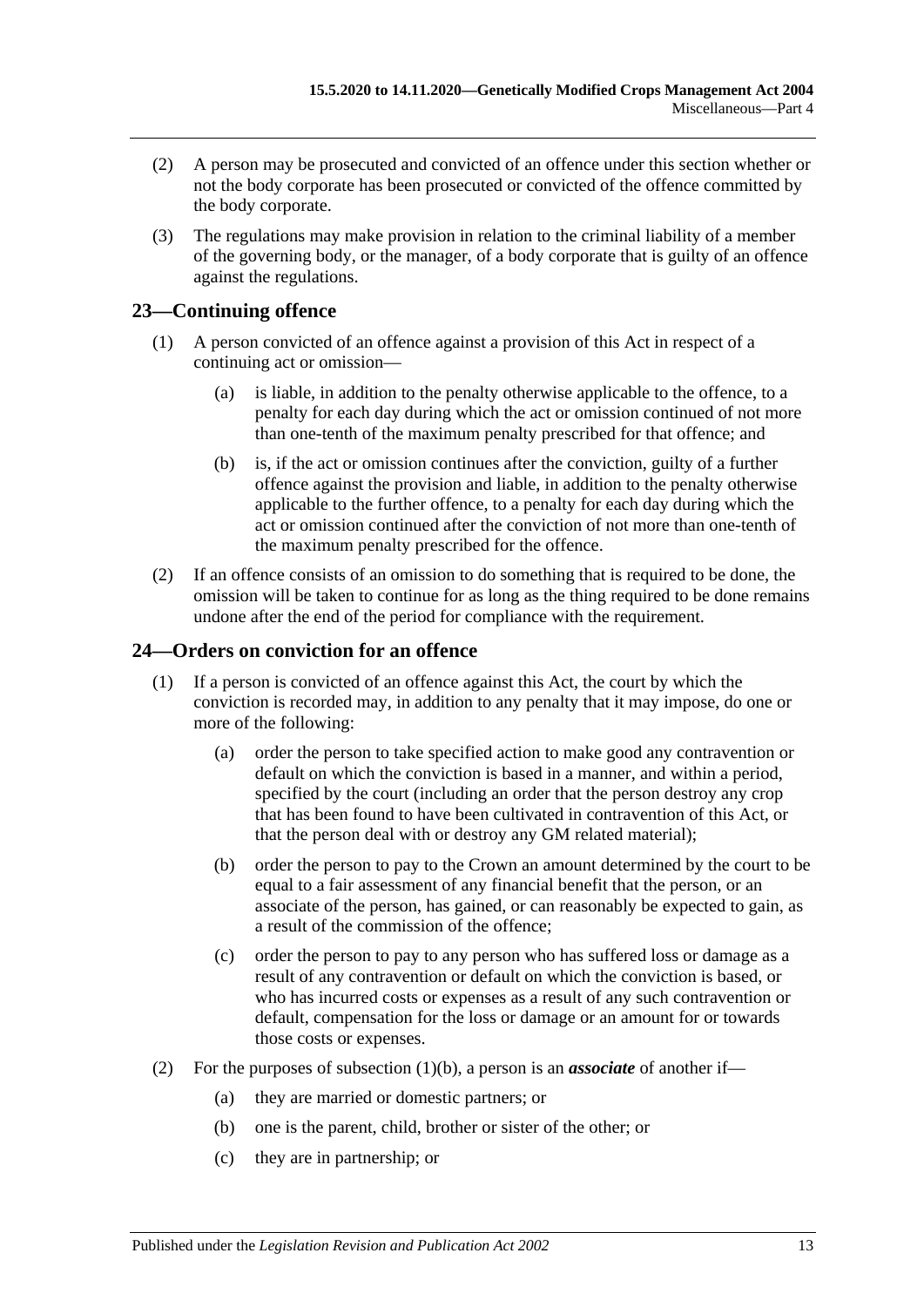- <span id="page-13-3"></span>(d) they are both trustees or beneficiaries of the same trust, or one is a trustee and the other is a beneficiary of the same trust; or
- (e) one is a body corporate or other entity (whether inside or outside Australia) and the other is a director or member of the governing body of the body corporate or other entity; or
- (f) one is a body corporate or other entity (whether inside or outside Australia) and the other is a person who has a legal or equitable interest in 5 per cent or more of the share capital of the body corporate or other entity; or
- (g) they are related bodies corporate within the meaning of the *Corporations Act 2001* of the Commonwealth; or
- (h) a relationship of a prescribed kind exists between them; or
- (i) a chain of relationships can be traced between them under any one or more of the above paragraphs.
- (3) For the purposes of [subsection](#page-13-3) (2)(d), a *beneficiary* of a trust includes an object of a discretionary trust.
- (4) In this section—

*domestic partner* means a person who is a domestic partner within the meaning of the *[Family Relationships Act](http://www.legislation.sa.gov.au/index.aspx?action=legref&type=act&legtitle=Family%20Relationships%20Act%201975) 1975*, whether declared as such under that Act or not.

### <span id="page-13-0"></span>**25—Evidentiary provision**

In any proceedings, a certificate executed by the Minister certifying as to a matter relating to—

- (a) a delegation, authority or appointment under this Act; or
- (b) any requirement to consult with the Advisory Committee under this Act; or
- (c) the details of any analysis carried out on a sample of a crop or other material,

constitutes proof, in the absence of proof to the contrary, of the matter so certified.

### <span id="page-13-1"></span>**26—Immunity from liability**

- (3) No liability attaches to the Crown (or to the Minister) by virtue of the fact—
	- (a) that the Governor has made a regulation under [Part 2;](#page-3-1) or
	- (b) that the Minister has made a recommendation, declaration or determination, or granted an exemption, under [Part 2.](#page-3-1)

### <span id="page-13-2"></span>**27—Special protection from liability for the spread of genetically modified plant material**

- (1) In this section—
	- (a) *genetically modified plant material* means—
		- (a) a plant or propagating material that is a GMO, or that is derived or produced from a GMO; or
		- (b) a GMO that is capable of modifying a plant or propagating material;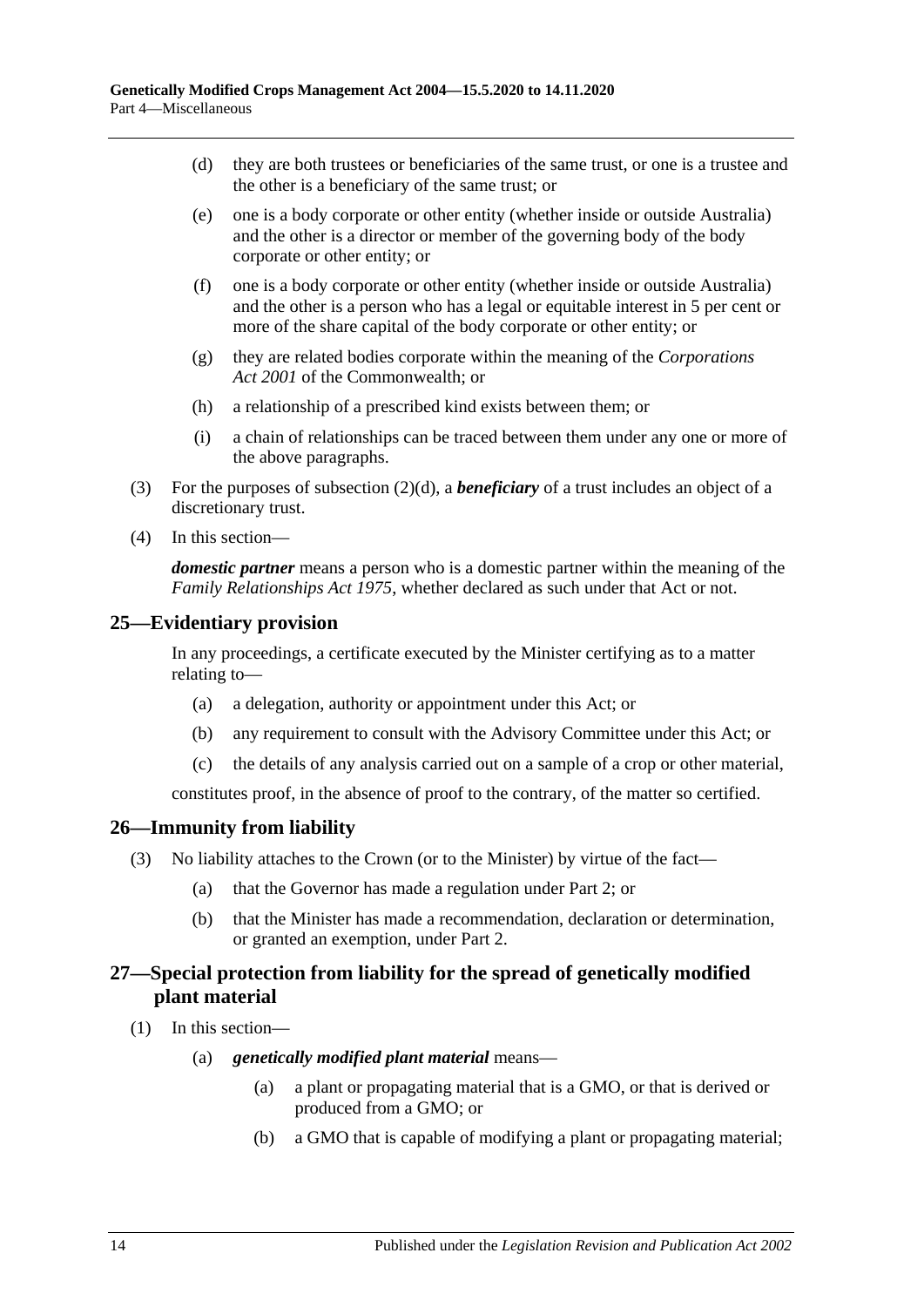- (b) *propagating material* means seed or other material from which a plant can be propagated.
- <span id="page-14-1"></span> $(2)$  If—
	- (a) genetically modified plant material is present on any land; and
	- (b) the existence of the material on the land is attributable to the spread, dissemination or persistence of the material; and
	- (c) the original introduction of such material to the land was not knowingly undertaken by or on behalf of any person who is, or who has been, an owner or occupier of the land,

then no action may be brought in a South Australian court or under South Australian law against a person who is an owner or occupier of the land on account of the fact—

- (d) that the material is present on the land; or
- (e) that the person has dealt with the material.
- (3) [Subsection](#page-14-1) (2) does not apply if the relevant court is satisfied—
	- (a) that a person who is an owner or occupier of the relevant land has deliberately dealt with a crop knowing that genetically modified plant material was present in order to gain a commercial benefit; and
	- (b) that, in the interests of justice, another person's rights with respect to that material should be recognised or protected.
- (4) This section extends to any case where genetically modified plant material was present on land before the commencement of this Act.

#### <span id="page-14-2"></span><span id="page-14-0"></span>**28—Regulations**

- (1) The Governor may make such regulations as are contemplated by this Act or as are necessary or expedient for the purposes of this Act.
- (2) Without limiting the generality of [subsection](#page-14-2) (1), the regulations may—
	- (a) prescribe requirements with respect to the analysis, examination or assessment of any crops, GMOs or GM related material;
	- (b) require the keeping of records and other information in connection with any activity associated with crops, GMOs or GM related material;
	- (c) require the provision of any report, statement, document or other information in connection with the administration or operation of this Act;
	- (d) prohibit, restrict or regulate any dealing with any crop, GMOs or GM related material;
	- (e) prescribe requirements with respect to the preservation of the source, nature or identity of any material;
	- (f) require the giving of notice of the occurrence of any prescribed class of event, or the giving of notice in prescribed circumstances;
	- (g) prescribe any procedure associated with any process under this Act (including by making provision as to what constitutes the giving of public notice for the purposes of this Act);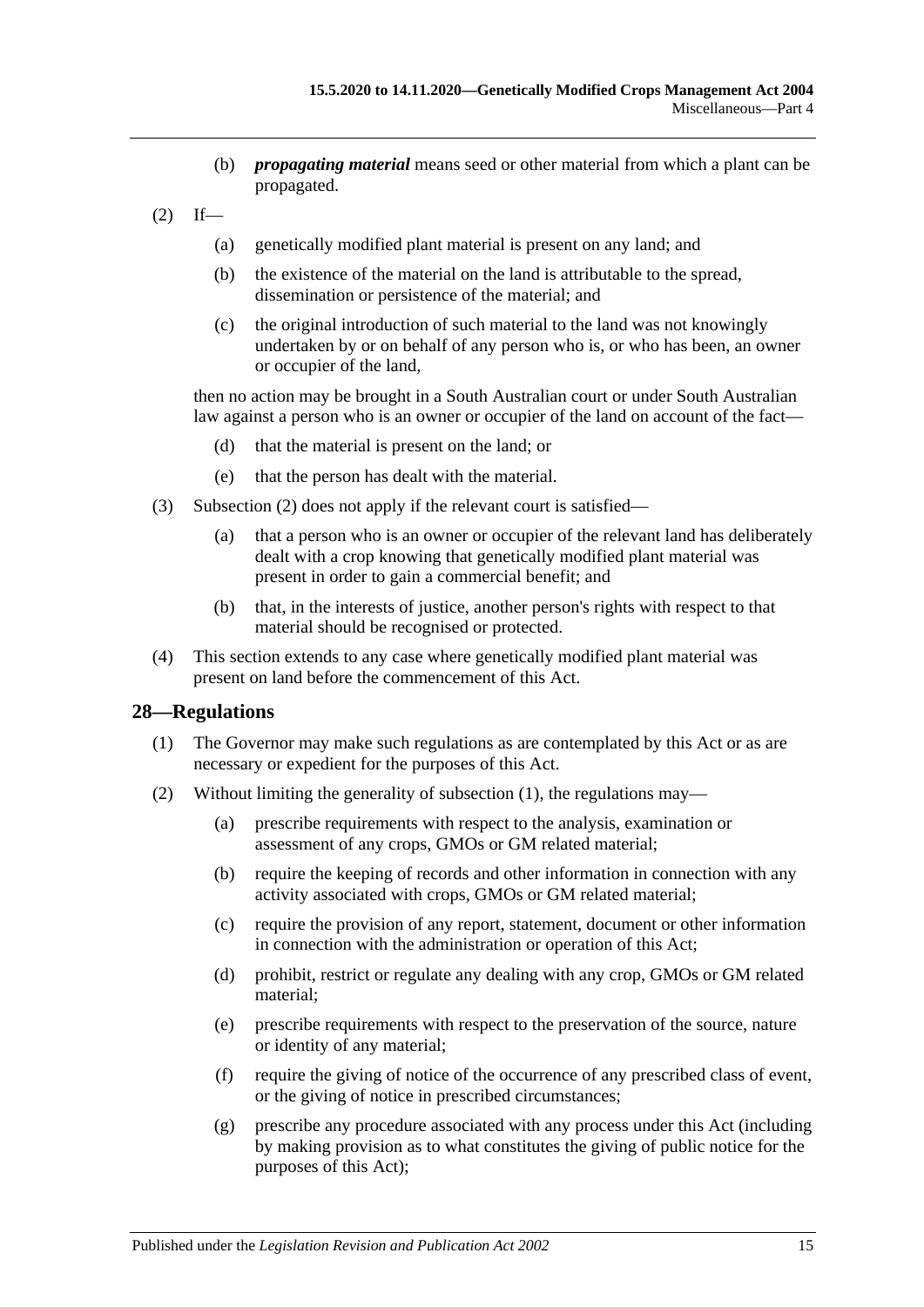- (h) fix fees or charges to be paid in relation to any matter associated with the administration or operation of this Act;
- (i) provide for evidence in proceedings for an offence against the regulations;
- (j) prescribe fines, not exceeding \$10 000, for a contravention of, or failure to comply with, a regulation.
- (3) Regulations under this Act—
	- (a) may be of general or limited application; and
	- (b) may make different provision according to the matters or circumstances to which they are expressed to apply; and
	- (c) may provide that a matter or thing in respect of which regulations may be made is to be determined according to the discretion of the Minister or any other person or body prescribed by the regulations; and
	- (d) may apply or incorporate, wholly or partially and with or without modification, a code, standard or policy (as in force at the date of the particular regulations, or as in force from time to time) prepared or published by the Minister or any other person or body prescribed by the regulations.

### <span id="page-15-0"></span>**29—Review of Act**

- (1) The Minister must, within 4 years after the commencement of this Act, cause a review of this Act to be undertaken.
- (2) The outcome of the review must be incorporated into a report and the Minister must ensure that a copy of the report is laid before each House of Parliament.

# <span id="page-15-1"></span>**Schedule 1—Transitional provisions**

### <span id="page-15-4"></span><span id="page-15-2"></span>**1—Interim controls**

- (1) [Subsections](#page-3-8) (3) and (8) of [section](#page-3-2) 5 do not apply with respect to a regulation that comes into operation on the day on which that section comes into operation.
- (2) A regulation under [section](#page-3-2) 5 that comes into operation in the manner contemplated by [subclause](#page-15-4) (1) will, unless it has already expired or been revoked, expire on the fourth anniversary of the commencement of this Act.
- (3) Subsection (3) of section 6 does not apply with respect to an exemption that comes into operation on the day on which that section comes into operation.

### <span id="page-15-5"></span><span id="page-15-3"></span>**2—Crops established before commencement of Act**

- (1) A regulation, declaration or determination under this Act may apply to or in relation to a crop or any GM related material planted or in existence before the commencement of this Act.
- (2) However, a regulation within the ambit of [subclause](#page-15-5) (1) cannot impose a criminal liability on a person with respect to an act or omission occurring before the making of the regulation (but this subclause does not operate with respect to a continuing act or omission after the making of the regulation).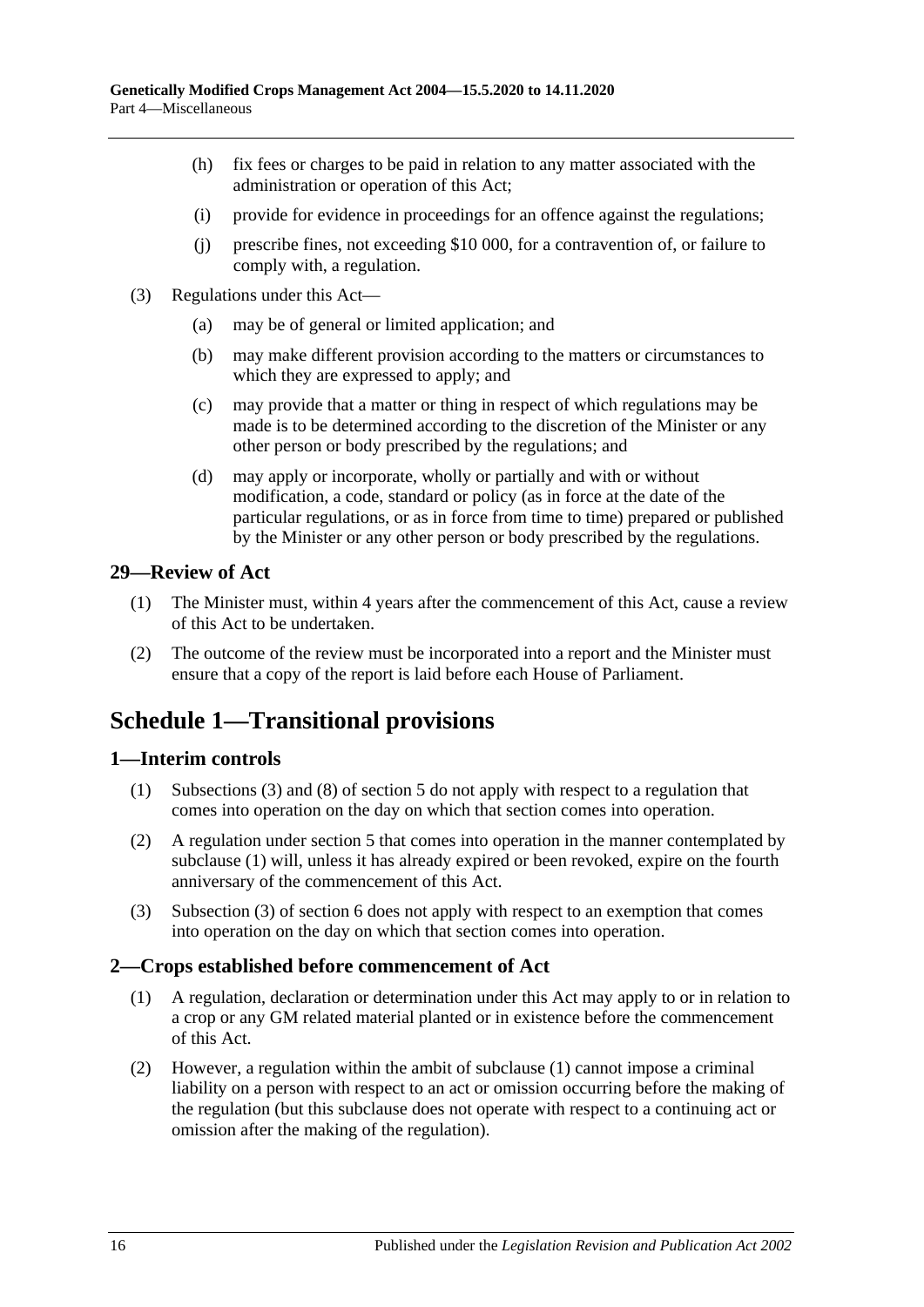### <span id="page-16-1"></span><span id="page-16-0"></span>**3—Other provisions**

- (1) The Governor may, by regulation, make additional provisions of a saving or transitional nature consequent on the enactment of this Act.
- <span id="page-16-2"></span>(2) A provision of a regulation under [subclause](#page-16-1) (1) may, if the regulation so provides, take effect from the commencement of this Act or from a later day.
- (3) To the extent to which a provision takes effect under [subclause](#page-16-2) (2) from a day earlier than the day of the regulation's publication in the Gazette, the provision does not operate to the disadvantage of a person by—
	- (a) decreasing the person's rights; or
	- (b) imposing liabilities on the person.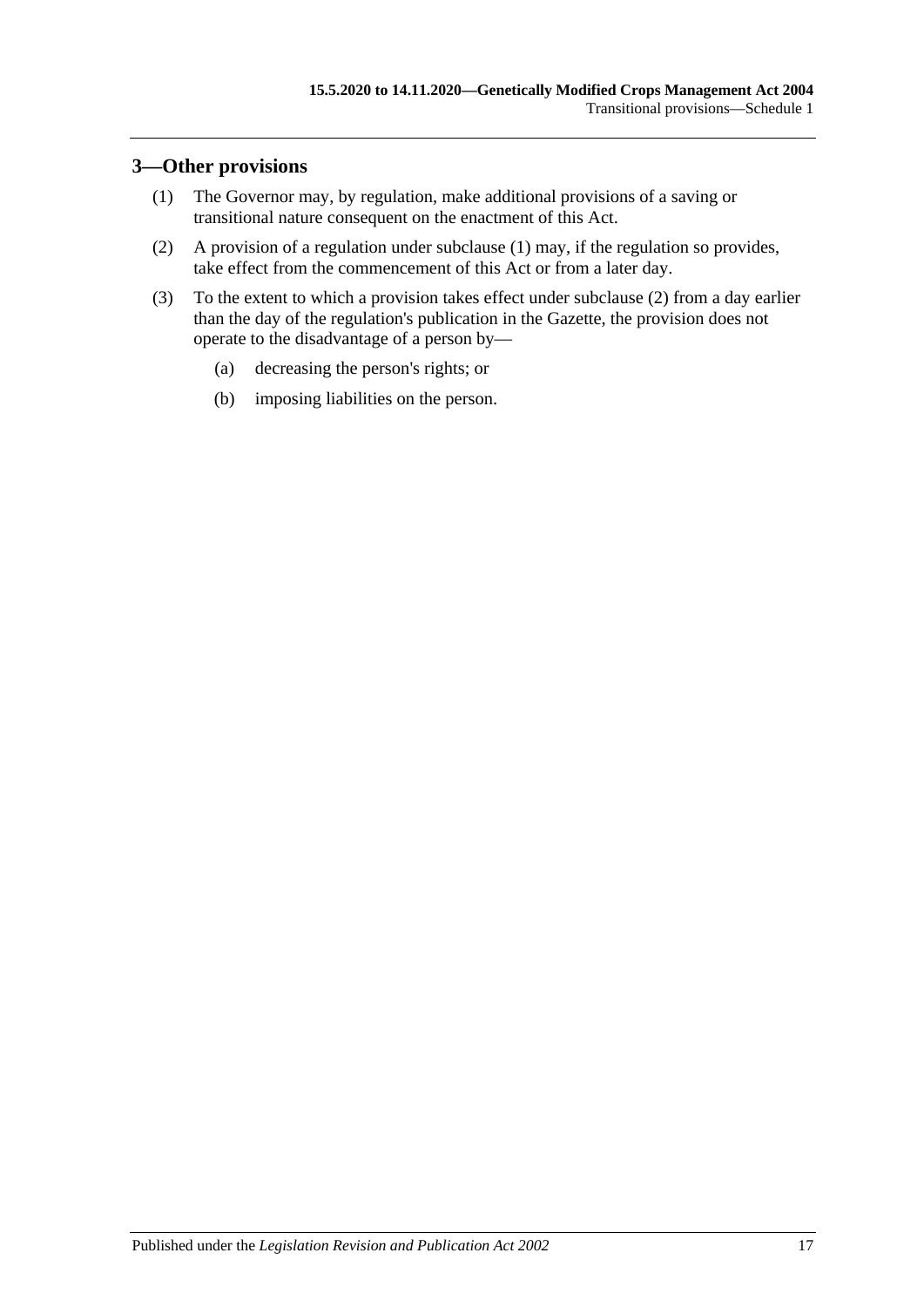# <span id="page-17-0"></span>**Legislative history**

### **Notes**

- Amendments of this version that are uncommenced are not incorporated into the text.
- Please note—References in the legislation to other legislation or instruments or to titles of bodies or offices are not automatically updated as part of the program for the revision and publication of legislation and therefore may be obsolete.
- Earlier versions of this Act (historical versions) are listed at the end of the legislative history.
- For further information relating to the Act and subordinate legislation made under the Act see the Index of South Australian Statutes or www.legislation.sa.gov.au.

# **Principal Act and amendments**

New entries appear in bold.

| Year        | N <sub>0</sub> | Title                                                                                                              | Assent     | Commencement                                                            |
|-------------|----------------|--------------------------------------------------------------------------------------------------------------------|------------|-------------------------------------------------------------------------|
| 2004        | 8              | <b>Genetically Modified Crops</b><br>Management Act 2004                                                           | 8.4.2004   | 29.4.2004 (Gazette 22.4.2004 p1086)                                     |
| 2006        | 34             | <b>Genetically Modified Crops</b><br>Management (Extension of Review<br>Period and Controls) Amendment<br>Act 2006 | 14.12.2006 | $1.1.2007$ : s 2                                                        |
| 2006        | 43             | <b>Statutes Amendment (Domestic</b><br>Partners) Act 2006                                                          | 14.12.2006 | Pt 40 (s $115$ )—1.6.2007 ( <i>Gazette</i><br>26.4.2007 p1352)          |
| 2009        | 84             | <b>Statutes Amendment (Public Sector</b><br>Consequential Amendments) Act<br>2009                                  | 10.12.2009 | Pt 69 (ss $165 \& 166$ )— $1.2.2010$<br>(Gazette 28.1.2010 p320)        |
| 2013        | 16             | <b>Statutes Amendment (Directors'</b><br>Liability) Act 2013                                                       | 23.5.2013  | Pt 23 (s 47)-17.6.2013 ( <i>Gazette</i><br>$6.6.2013$ $p2498$           |
| 2015        | -8             | <b>Statutes Amendment (Boards and</b><br>Committees—Abolition and Reform)<br>Act 2015                              | 18.6.2015  | Pt 17 (ss $88 \& 89$ )—1.7.2015 ( <i>Gazette</i><br>25.6.2015 p3076)    |
| <b>2020</b> | 13             | <b>Genetically Modified Crops</b><br><b>Management</b> (Designated Area)<br><b>Amendment Act 2020</b>              | 15.5.2020  | Pt 2 (s 6)-15.5.2020: s 2(1); ss 4, 5, 7<br>$& 8 - 15.11.2020$ : s 2(2) |

# **Provisions amended**

New entries appear in bold.

Entries that relate to provisions that have been deleted appear in italics.

| Provision      | How varied                                                            | Commencement |
|----------------|-----------------------------------------------------------------------|--------------|
| Pt1            |                                                                       |              |
| s <sub>2</sub> | omitted under Legislation Revision and<br><b>Publication Act 2002</b> | 1.1.2007     |
| s <sub>3</sub> |                                                                       |              |
| s(3(1))        |                                                                       |              |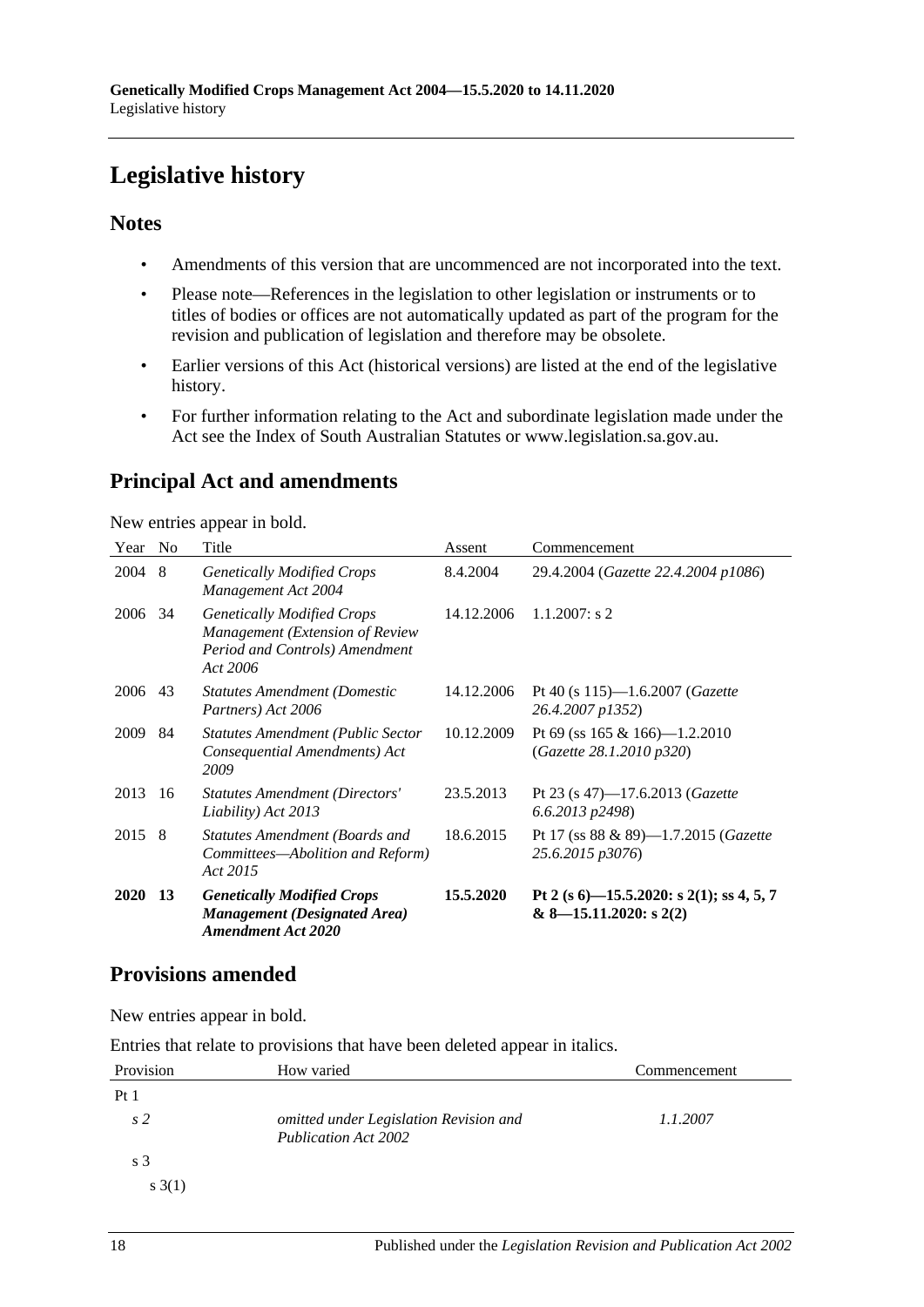#### **15.5.2020 to 14.11.2020—Genetically Modified Crops Management Act 2004** Legislative history

| cultivate            | amended by 13/2020 s 4(1)          | 15.11.2020—not incorporated |
|----------------------|------------------------------------|-----------------------------|
| designated area      | amended by 13/2020 s 4(2)          | 15.11.2020-not incorporated |
| Pt <sub>2</sub>      |                                    |                             |
| s <sub>5</sub>       |                                    |                             |
| s 5(1)               | substituted by $13/2020$ s $5(1)$  | 15.11.2020-not incorporated |
| $s\ 5(2)$ (11)       | deleted by 13/2020 s 5(1)          | 15.11.2020-not incorporated |
| $s\,5(12)$           | amended by 13/2020 s 5(2)          | 15.11.2020-not incorporated |
| $s\,5(12)$           | (b) deleted by $13/2020$ s $5(3)$  | 15.11.2020-not incorporated |
| s 5A                 | inserted by 13/2020 s 6            | 15.5.2020                   |
| s <sub>6</sub>       |                                    |                             |
| s(6(1))              | amended by 13/2020 s 7             | 15.11.2020-not incorporated |
| Pt <sub>3</sub>      |                                    |                             |
| s 9                  |                                    |                             |
| $s \, 9(1)$          | substituted by 8/2015 s 88         | 1.7.2015                    |
| $s\ 9(1a)$           | inserted by 8/2015 s 88            | 1.7.2015                    |
| s 10                 |                                    |                             |
| s $10(1)$ —(3)       | amended by 8/2015 s 89             | 1.7.2015                    |
| s 12                 | substituted by 84/2009 s 165       | 1.2.2010                    |
| Pt 4                 |                                    |                             |
| s 22                 |                                    |                             |
| $s\,22(1)$           | substituted by $16/2013$ s $47(1)$ | 17.6.2013                   |
| $s\,22(3)$           | inserted by 16/2013 s 47(2)        | 17.6.2013                   |
| s <sub>24</sub>      |                                    |                             |
| $s\,24(2)$           | amended by 43/2006 s 115(1)        | 1.6.2007                    |
| $s\,24(4)$           | inserted by 43/2006 s 115(2)       | 1.6.2007                    |
| s <sub>26</sub>      |                                    |                             |
| $s \, 26(1)$ and (2) | deleted by 84/2009 s 166(1)        | 1.2.2010                    |
| $s \; 26(3)$         | amended by 84/2009 s 166(2)        | 1.2.2010                    |
| s 29                 |                                    |                             |
| $s\,29(1)$           | amended by 34/2006 s 4             | 1.1.2007                    |
| Sch 1                |                                    |                             |
| cl 1                 |                                    |                             |
| cl $1(1)$            | deleted by $13/2020$ s $8(1)$      | 15.11.2020-not incorporated |
| cl $1(2)$            | amended by 34/2006 s 5             | 1.1.2007                    |
|                      | deleted by 13/2020 s 8(1)          | 15.11.2020-not incorporated |
| cl <sub>3</sub>      |                                    |                             |
| cl $3(1)$            | amended by 13/2020 s 8(2)          | 15.11.2020-not incorporated |
| cl $3(2)$            | amended by 13/2020 s 8(3)          | 15.11.2020-not incorporated |